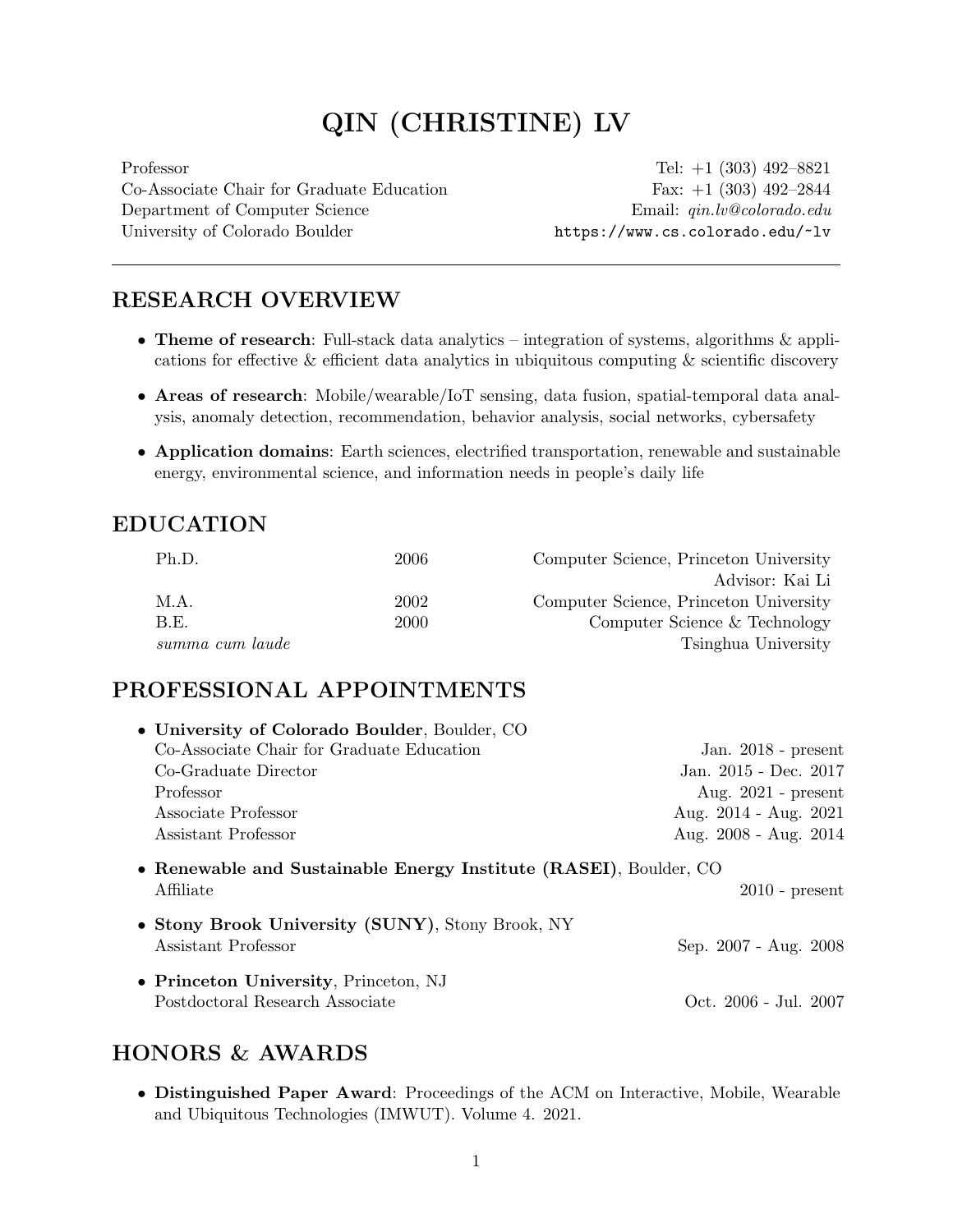- Best Paper Award: The 13th IEEE International Conference on Social Computing and Networking (SocialCom 2020)
- National Science Foundation (NSF) Computer Systems Research (CSR) Spotlight Project: OutWithFriendz and GEVR (2019)
- Best Poster Award: The 20th ACM International Workshop on Mobile Computing Systems and Applications (HotMobile 2019)
- Best Paper Runner-up Award: The 16th ACM Conference on Embedded Networked Sensor Systems (SenSys 2018)
- Ten Year Best Paper Award: The 43rd International Conference on Very Large Data Bases (VLDB 2017)
- 2017 Google Faculty Research Award
- Best Student Paper Award: The 29th IEEE International Conference on Tools with Artificial Intelligence (ICTAI 2017)
- Best Paper Award Nomination: The 11th International Conference on Mobile and Ubiquitous Systems: Computing, Networking and Services (Mobiquitous 2014)
- Computational Sustainability Award: The 10th International Conference on Pervasive Computing (Pervasive 2012)
- Best Paper Award Nomination: The 2010 ACM/IEEE International Symposium on Low Power Electronics and Design (ISLPED 2010)

# PUBLICATIONS

Goole Scholar: <https://scholar.google.com/citations?hl=en&user=dTkWR0MAAAAJ>

### Journal Articles

- 1. Tao Ruan, Qingkai Kong, Sara K. McBride, Amatullah Sethjiwala, Qin Lv. Cross-platform analysis of public responses to the 2019 Ridgecrest earthquake sequence on Twitter and Reddit. Scientific Reports 12, 1634 (2022). https://doi.org/10.1038/s41598-022-05359-9
- 2. Yuhu Chang, Yingying Zhao, Mingzhi Dong, Yujiang Wang, Yutian Lu, Qin Lv, Robert P. Dick, Tun Lu, Ning Gu, and Li Shang. 2021. MemX: An Attention-Aware Smart Eyewear System for Personalized Moment Auto-capture. Proc. ACM Interactive, Mobile, Wearable and Ubiquitous Technologies (IMWUT) 5, 2, Article 56 (June 2021), 23 pages. DOI:https://doi.org/10.1145/3463509
- 3. Kai Niu, Fusang Zhang, Xuanzhi Wang, Qin Lv, Haitong Luo and Daqing Zhang. 2021. Understanding WiFi Signal Frequency Features for Position-Independent Gesture Sensing. IEEE Transactions on Mobile Computing (TMC). DOI:https://doi.org/10.1109/TMC.2021.3063135.
- 4. Upasana Dutta, Rhett Hanscom, Jason Shuo Zhang, Richard Han, Tamara Lehman, Qin Lv, and Shivakant Mishra. 2021. Analyzing Twitter Users' Behavior Before and After Contact by the Russia's Internet Research Agency. Proc. ACM Hum.-Comput. Interact. 5, CSCW1, Article 90 (April 2021), 24 pages. DOI:https://doi.org/10.1145/3449164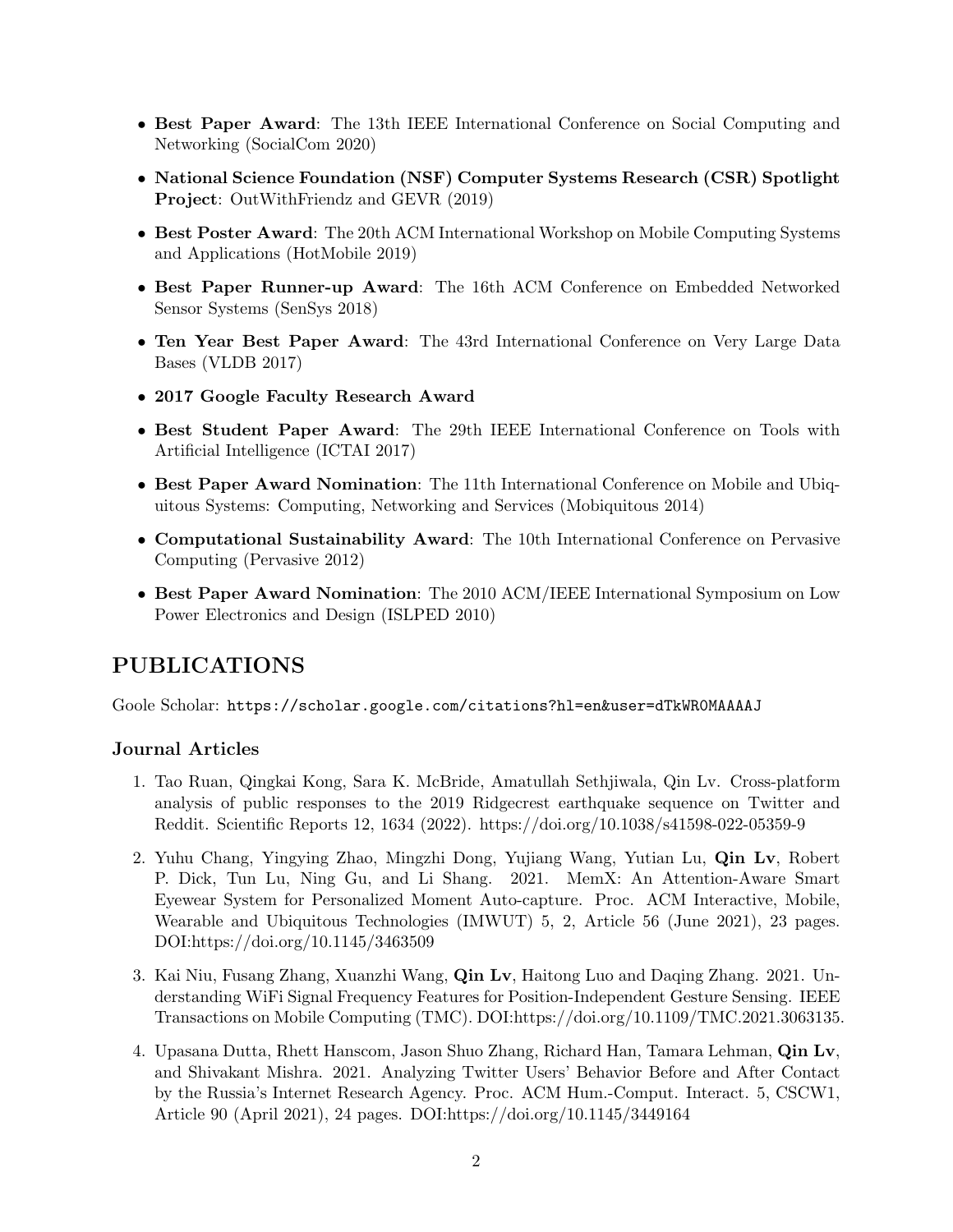- 5. Yingying Zhao, Mingzhi Dong, Yujiang Wang, Da Feng, Qin Lv, Robert P. Dick, Dongsheng Li, Tun Lu, Ning Gu, Li Shang. A Reinforcement-Learning-based Energy-Efficient Framework for Multi-Task Video Analytics Pipeline. IEEE Transactions on Multimedia. DOI:https://doi.org/10.1109/TMM.2021.3076612
- 6. Shengjie Li, Zhaopeng Liu, Yue Zhang, Qin Lv, Xiaopeng Niu, Leye Wang, and Daqing Zhang. 2020. WiBorder: Precise Wi-Fi based Boundary Sensing via Through-wall Discrimination. Proceedings of the ACM on Interactive, Mobile, Wearable and Ubiquitous Technologies (IMWUT), 4(3), Article 89 (September 2020), 30 pages. DOI:https://doi.org/10.1145/3411834
- 7. Fusang Zhang, Zhaoxin Chang, Kai Niu, Jie Xiong, Beihong Jin, Qin Lv, and Daqing Zhang. 2020. Exploring LoRa for Long-range Through-wall Sensing. Proceedings of the ACM on Interactive, Mobile, Wearable and Ubiquitous Technologies (IMWUT), 4(2), Article 68 (June 2020), 27 pages. DOI:https://doi.org/10.1145/3397326
- 8. Jiangtao Wang, Junyi Ma, Yasha Wang, Ning Wang, Leye Wang, Daqing Zhang, Feng Wang, and Qin Lv. 2020. Will Online Digital Footprints Reveal Your Relationship Status? An Empirical Study of Social Applications for Sexual-Minority Men. Proceedings of the ACM on Interactive, Mobile, Wearable and Ubiquitous Technologies (IMWUT), 4(1), Article 29 (March 2020), 23 pages. DOI:https://doi.org/10.1145/3380978
- 9. Jiangtao Wang, Feng Wang, Yasha Wang, Leye Wang, Zhaopeng Qiu, Daqing Zhang, Bin Guo, and Qin Lv. 2020. HyTasker: Hybrid Task Allocation in Mobile Crowd Sensing. IEEE Transactions on Mobile Computing (TMC), 19(3):598–611 (March 2020). DOI:https://doi.org/10.1109/TMC.2019.2898950
- 10. Yingying Zhao, Dongsheng Li, Tun Lu, Qin Lv, Ning Gu, and Li Shang. 2020. Collaborative Fault Detection for Large-scale Photovoltaic Systems. IEEE Transactions on Sustainable Energy (TSE), (Feb 2020), 10 pages. DOI:https://doi.org/10.1109/TSTE.2020.2974404
- 11. Jason Shuo Zhang, Chenhao Tan, and Qin Lv. 2019. Intergroup Contact in the Wild: Characterizing Language Differences between Intergroup and Single-group Members in NBArelated Discussion Forums. Proceedings of the ACM on Human-Computer Interaction, 3, CSCW, Article 193 (November 2019), 35 pages. DOI:https://doi.org/10.1145/3359295
- 12. Kai Niu, Fusang Zhang, Yuhang Jiang, Jie Xiong, Qin Lv, Youwei Zeng, and Daqing Zhang. 2019. WiMorse: A Contactless Morse Code Text Input System using Ambient WiFi signals. IEEE Internet of Things Journal (IOTJ), 6(6):9993–10008 (December 2019). DOI:https://doi.org/10.1109/JIOT.2019.2934904.
- 13. Jason Shuo Zhang, Mike Gartrell, Richard Han, Qin Lv, and Shivakant Mishra. 2019. GEVR: An Event Venue Recommendation System for Groups of Mobile Users. Proceedings of the ACM on Interactive, Mobile, Wearable and Ubiquitous Technologies (IMWUT) 3(1), Article 34 (March 2019), 25 pages. DOI:https://doi.org/10.1145/3314421
- 14. Jiangtao Wang, Yasha Wang, Daqing Zhang, Qin Lv, and Chao Chen. 2019. Crowd-Powered Sensing and Actuation in Smart Cities: Current Issues and Future Directions. IEEE Wireless Communications, 26(2):86–92 (April 2019). DOI:https://doi.org/10.1109/MWC.2019.1800030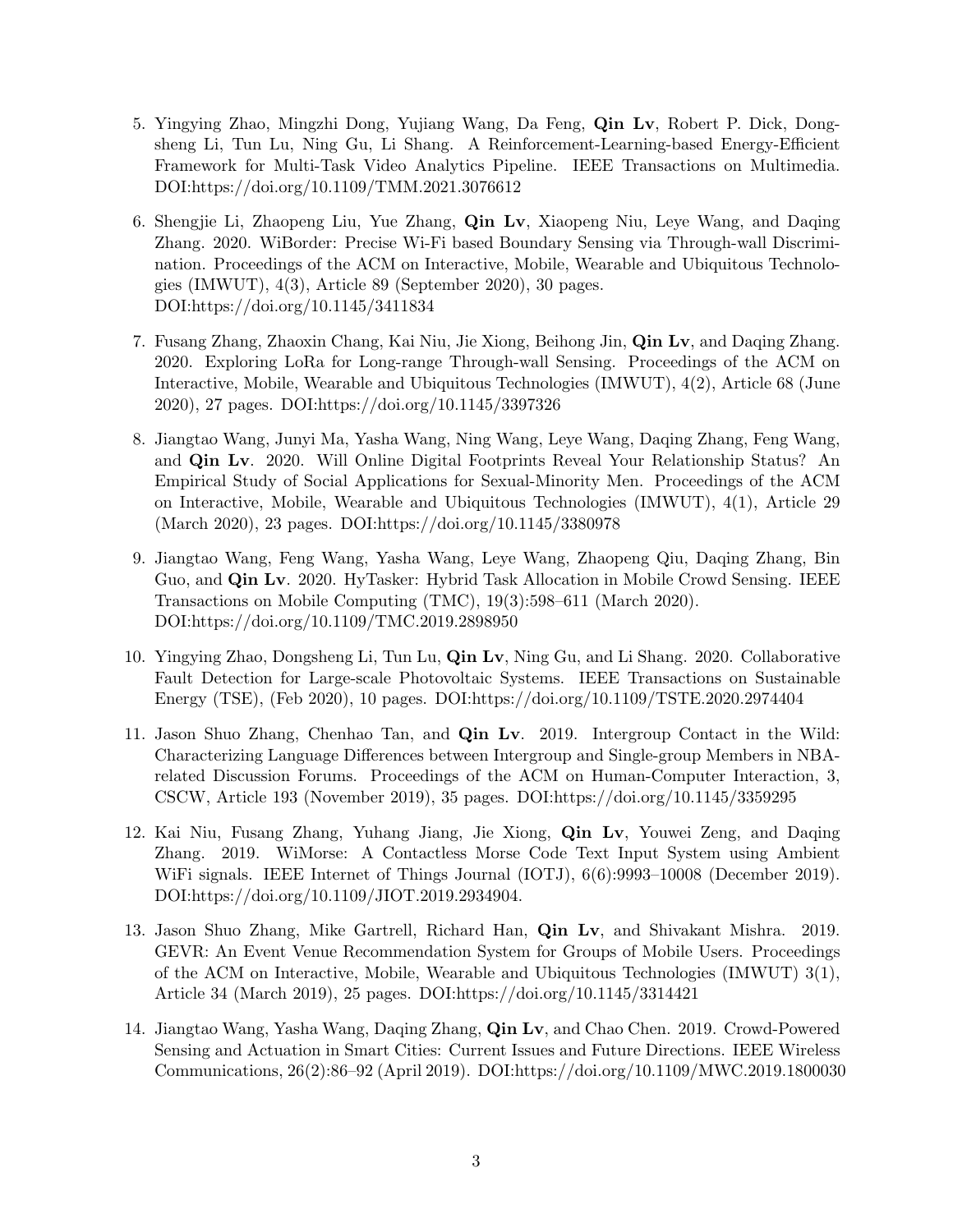- 15. Jason Shuo Zhang and Qin Lv. 2019. Understanding Event Organization at Scale in Event-Based Social Networks. ACM Transactions on Intelligent Systems and Technologies (TIST), 10(2), Article 16 (February 2019), 23 pages. DOI:https://doi.org/10.1145/3243227
- 16. Jiangtao Wang, Yasha Wang, and Qin Lv. 2019. Crowd-Assisted Machine Learning: Current Issues and Future Directions. IEEE Computer, 52(1):46–53 (January 2019). DOI:https://doi.org/10.1109/MC.2018.2890174
- 17. Qingkai Kong, Asaf Inbal, Richard M. Allen, Qin Lv, and Arno Puder. 2018. Machine Learning Aspects of the MyShake Global Smartphone Seismic Network. Seismological Research Letters (SRL), 90(2A): 546–552 (Dec 2018). DOI:https://doi.org/10.1785/0220180309
- 18. Jason Shuo Zhang, Chenhao Tan, and Qin Lv. 2018. "This is why we play": Characterizing Online Fan Communities of the NBA Teams. Proceedings of the ACM on Human-Computer Interaction (PACMHCI), 2, CSCW, Article 197 (November 2018), 25 pages. DOI:https://doi.org/10.1145/3274466
- 19. Yingying Zhao, Qi Liu, Dongsheng Li, Dahai Kang, Qin Lv, and Li Shang. 2019. Hierarchical Anomaly Detection and Multimodal Classification in Large-Scale Photovoltaic Systems. IEEE Transactions on Sustainable Energy (TSE), 10(3):1351–1361 (July 2019). DOI:https://doi.org/10.1109/TSTE.2018.2867009
- 20. Jiangtao Wang, Yasha Wang, Daqing Zhang, Feng Wang, Haoyi Xiong, Chao Chen, Qin Lv, and Zhaopeng Qiu. 2018. Multi-Task Allocation in Mobile Crowd Sensing with Individual Task Quality Assurance. IEEE Transactions on Mobile Computing (TMC), 17(9):2101–2113 (September 2018). DOI:https://doi.org/10.1109/TMC.2018.2793908
- 21. Zhiwen Yu, Fei Yi, Qin Lv, and Bin Guo, 2018. Identifying On-Site Users for Social Events: Mobility, Content, and Social Relationship. IEEE Transactions on Mobile Computing (TMC), 17(9):2055-2068 (September 2018). DOI:https://doi.org/10.1109/TMC.2018.2794981
- 22. Kira Sadighi, Evan Coffey, Andrea Polidori, Brandon Feenstra, Qin Lv, Daven K. Henze, and Michael Hannigan. 2018. Intra-urban Spatial Variability of Surface Ozone and Carbon Dioxide in Riverside, CA: Viability and Validation of Low-cost Sensors. Atmospheric Measurement Techniques (AMT), 11:1777–1792 (March 2018). DOI:https://doi.org/10.5194/amt-11-1777-2018
- 23. Shuo Zhang and Qin Lv. 2018. Hybrid EGU-based Group Event Participation Prediction in Event-based Social Networks. Knowledge-Based Systems (KBS), 143:19–29 (March 2018). DOI:https://doi.org/10.1016/j.knosys.2017.12.002
- 24. Shuo Zhang, Khaled Alanezi, Mike Gartrell, Richard Han, Qin Lv, and Shivakant Mishra. 2017. Understanding Group Event Scheduling via the OutWithFriendz Mobile Application. Proceedings of the ACM on Interactive, Mobile, Wearable and Ubiquitous Technologies (IMWUT) 1(4), Article 175 (December 2017), 19 pages. DOI:https://doi.org/10.1145/3161200
- 25. Xiang Li, Daqing Zhang, Qin Lv, Jie Xiong, Shengjie Li, Yue Zhang, and Hong Mei. 2017. IndoTrack: Device-Free Indoor Human Tracking with Commodity Wi-Fi. Proceedings of the ACM on Interactive, Mobile, Wearable and Ubiquitous Technologies (IMWUT) 1(3), Article 72 (September 2017), 22 pages. DOI:https://doi.org/10.1145/3130940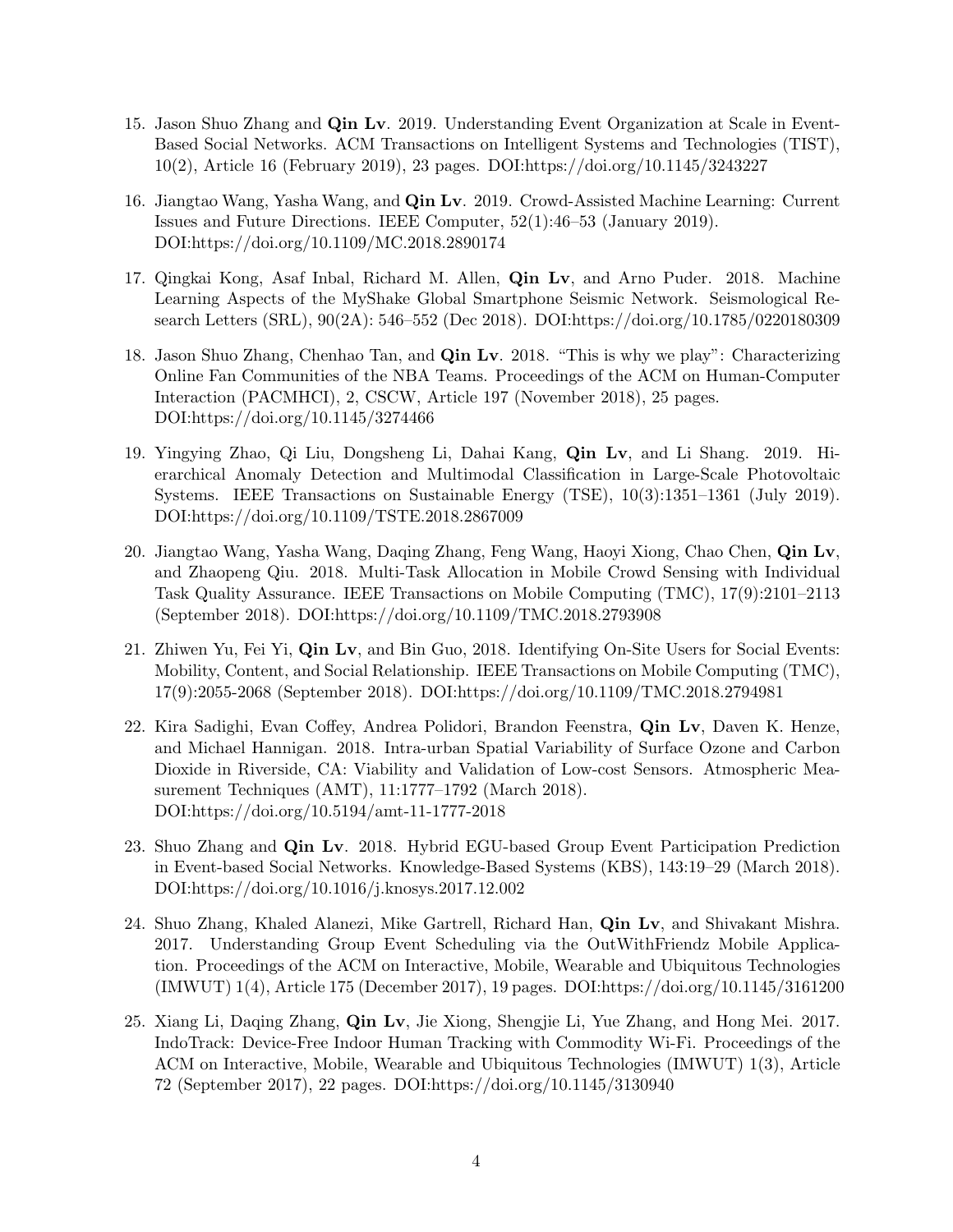- 26. Qi Liu, James Williamson, Kun Li, Wyatt Mohrman, Qin Lv, Robert P. Dick, and Li Shang. 2017. Gazelle: Energy-Efficient Wearable Analysis for Running. IEEE Transactions on Mobile Computing (TMC), 16(9):2531–2544 (September 2017). DOI:https://doi.org/ 10.1109/TMC.2016.2623304
- 27. Yingying Zhao, Dongsheng Li, Ao Dong, Dahai Kang, Qin Lv, and Li Shang. 2017. Fault Prediction and Diagnosis of Wind Turbine Generators using SCADA Data. Energies, 10(8):1210, 17 pages. DOI:https://doi.org/10.3390/en10081210
- 28. Qi Liu, Rudy Klucik, Chao Chen, Glenn Grant, David Gallaher, Qin Lv, and Li Shang. 2017. Unsupervised Detection of Contextual Anomaly in Remotely Sensed Data. Remote Sensing of Environment (RSE), 202:75–87 (December 2017). DOI:https://doi.org/10.1016/j.rse.2017.01.034
- 29. Samuel A. Miller, Prashun Gorai, Brenden R. Ortiz, Anuj Goyal, Duanfeng Gao, Scott A. Barnett, Thomas O. Mason, G. Jeffrey Snyder, **Qin Lv**, Vladan Stevanović, and Eric S. Toberer. 2017. Capturing Anharmonicity in a Lattice Thermal Conductivity Model for High-Throughput Predictions. Chemistry of Materials (CM), 29(6):2494–2501. DOI:https://doi.org/10.1021/acs.chemmater.6b04179
- 30. Dongsheng Li, Qin Lv, Li Shang, and Ning Gu. 2017. Efficient Privacy-Preserving Content Recommendation for Online Social Communities. Neurocomputing 219, C (January 2017), 440–454. DOI:https://doi.org/10.1016/j.neucom.2016.09.059
- 31. Dongsheng Li, Yaoping Ruan, Qin Lv, and Li Shang. 2016. SalesExplorer: Exploring Sales Opportunities from White-space Customers in the Enterprise Market. Knowledge-Based Systems (KBS), 113:51–60 (December 2016). DOI:https://doi.org/10.1016/j.knosys.2016.09.011
- 32. Rahat Ibn Rafiq, Homa Hosseinmardi, Sabrina Arredondo Mattson, Richard Han, Qin Lv, and Shivakant Mishra. 2016. Analysis and Detection of Labeled Cyberbullying Instances in Vine, a Video-based Social Network. Social Network Analysis and Mining (SNAM), 6(1), Article 88 (September 2016), 16 pages. DOI:https://doi.org/10.1007/s13278-016-0398-x
- 33. Dongsheng Li, Chao Chen, Qin Lv, Li Shang, Yingying Zhao, Tun Lu, and Ning Gu. 2016. An Algorithm for Efficient Privacy-preserving Item-based Collaborative Filtering. Future Generation Computer Systems (FGCS), 55:311–320 (February 2016). DOI:https://doi.org/10.1016/j.future.2014.11.003
- 34. Prashun Gorai, Duanfeng Gao, Brendon Ortiz, Samuel A. Miller, Scott A. Barnett, Thomas Mason, **Qin Lv**, Vladan Stevanović, and Eric Toberer. 2016. TE Design Lab: A Virtual Laboratory for Thermoelectric Material Design. Computational Materials Science (CMS), 112:368–376 (February 2016). DOI:https://doi.org/10.1016/J.COMMATSCI.2015.11.006
- 35. Junho Ahn, James Williamson, Mike Gartrell, Richard Han, Qin Lv, and Shivakant Mishra. 2015. Supporting Healthy Grocery Shopping via Mobile Augmented Reality. ACM Transactions on Multimedia Computing, Communications, and Applications (TOMM), 12(1), Article 16 (October 2015), 24 pages. DOI:https://doi.org/10.1145/2808207
- 36. Hanqiang Cheng, Xinyu Xing, Xue Liu, and Qin Lv. 2015. ISC: An Iterative Social Based Classifier for Adult Account Detection on Twitter. IEEE Transactions on Knowledge and Data Engineering (TKDE), 27(4):1045–1056 (April 2015). DOI:https://doi.org/10.1109/ TKDE.2014.2357012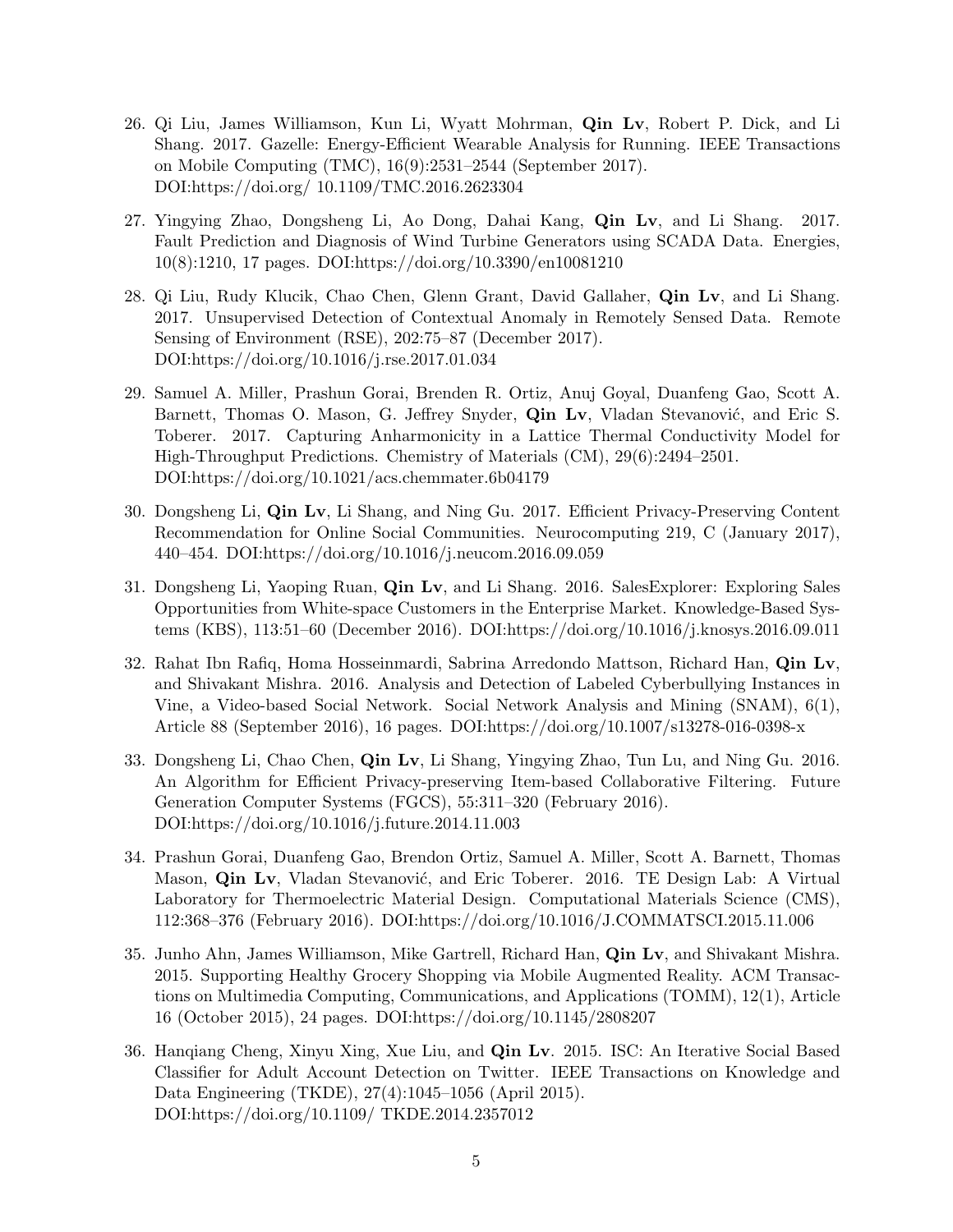- 37. Ricardo Piedrahita, Yun Xiang, Nicholas Masson, John Ortega, Ashley Collier, Yifei Jiang, Kun Li, Robert Dick, Qin Lv, Michael Hannigan, and Li Shang. 2014. The Next Generation of Low-cost Personal Air Quality Sensors for Quantitative Exposure Monitoring. Atmospheric Measurement Techniques (AMT), 7:3325–3336. DOI:https://doi.org/10.5194/amt-7-3325-2014
- 38. Dongsheng Li, Qin Lv, Li Shang, and Ning Gu. 2014. Item-based Top-N Recommendation Resilient to Aggregated Information Revelation. Knowledge-Based Systems (KBS), 67 (September, 2014), 290–304. DOI:https://doi.org/10.1016/j.knosys.2014.04.038
- 39. Kun Li, Changyun Zhu, Qin Lv, Li Shang, and Robert P. Dick. 2013. Personalized Multimodality Image Management and Search for Mobile Devices. Personal and Ubiquitous Computing (PUC), 17:1817–1834. DOI:https://doi.org/10.1007/s00779-013-0660-4
- 40. Yu-Li Liang, Xinyu Xing, Hanqiang Cheng, Jianxun Dang, Sui Huang, Richard Han, Xue Liu, Qin Lv, and Shivakant Mishra. 2013. SafeVchat: A System for Obscene Content Detection in Online Video Chat Services. ACM Transactions on Internet Technology (TOIT), 12(4), Article 13 (July 2013), 26 pages. DOI:https://doi.org/10.1145/2499926.2499927
- 41. Yifei Jiang, Du Li, and Qin Lv. 2013. Thinking Fast and Slow: An Approach to Energy-Efficient Human Activity Recognition on Mobile Devices. AI Magazine, Association for the Advancement of Artificial Intelligence (AAAI), 34(2), 48–66. DOI:https://doi.org/10.1609/ aimag.v34i2.2473
- 42. Yifei Jiang, Kun Li, Ricardo Piedrahita, Yun Xiang, Lei Tian, Omkar Mansata, Qin Lv, Robert P. Dick, Michael Hannigan, and Li Shang. 2013. User-centric Indoor Air Quality Monitoring on Mobile Devices. AI Magazine, Association for the Advancement of Artificial Intelligence (AAAI), 34(2):11–30. DOI:https://doi.org/10.1609/aimag.v34i2.2472
- 43. Jie Wu, Jia Wang, Kun Li, Hai Zhou, Qin Lv, Li Shang, and Yihe Sun. 2013. Large-Scale Energy Storage System Design and Optimization for Emerging Electric-Drive Vehicles. IEEE Transactions on Computer-Aided Design of Integrated Circuits and Systems (TCAD), 32(3):325–338 (March 2013). DOI:https://doi.org/10.1109/TCAD.2012.2228268
- 44. Yu-Li Liang, William Colgan, Qin Lv, Konrad Steffen, Waleed Abdalati, Julienne Stroeve, David Gallaher, and Nicolas Bayou. 2012. A Decadal Investigation of Supraglacial Lakes in West Greenland using a Fully Automatic Detection and Tracking Algorithm. Remote Sensing of Environment (RSE), 123:127–138 (August 2012). DOI:https://doi.org/10.1016/j.rse.2012.03.020
- 45. Dongsheng Li, Qin Lv, Xing Xie, Li Shang, Huanhuan Xia, Tun Lu, and Ning Gu. 2012. Interest-based Real-time Content Recommendation in Online Social Communities. Knowledge-Based Systems (KBS). 28:1–12 (April 2012). DOI:https://doi.org/10.1016/j.knosys.2011.09.019
- 46. Jie Wu, Kun Li, Yifei Jiang, Qin Lv, Li Shang, and Yihe Sun. 2011. Large-Scale Battery System Development and User-Specific Driving Behavior Analysis for Emerging Electric-Drive Vehicles. Energies, 4(5):758–779. DOI:https://doi.org/10.3390/en4050758
- 47. Zhe Wang, Wei Dong, William Josephson, Qin Lv, Moses Charikar, and Kai Li. 2007. Sizing Sketches: A Rank-based Analysis for Similarity Search. SIGMETRICS Performance Evaluation Review, 35(1):157–168 (June 2007). DOI:https://doi.org/10.1145/1269899.1254900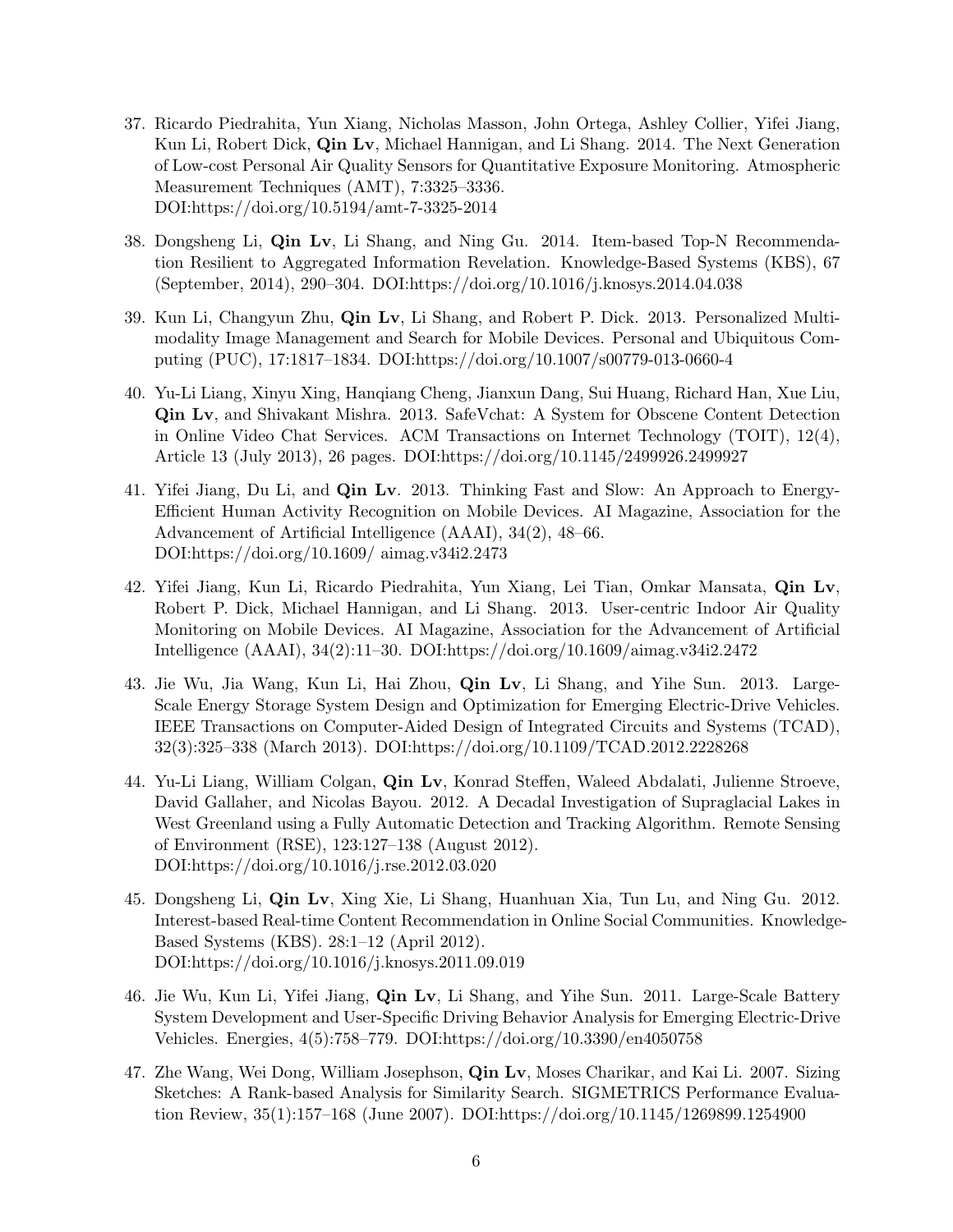48. Qin Lv, William Josephson, Zhe Wang, Moses Charikar, and Kai Li. 2006. Ferret: A Toolkit for Content-based Similarity Search of Feature-rich Data. SIGOPS Operating Systems Review, 40(4):317-330 (October 2006). DOI:https://doi.org/10.1145/1218063.1217966

#### Refereed Conference and Workshop Papers

- 47. Yichen Wang, Richard Han, Tamara Lehman, Qin Lv, and Shivakant Mishra. 2021. Analyzing behavioral changes of Twitter users after exposure to misinformation. In Proceedings of the 2021 IEEE/ACM International Conference on Advances in Social Networks Analysis and Mining (ASONAM '21). 591?598. DOI:https://doi.org/10.1145/3487351.3492718
- 48. Jason Shuo Zhang, Brian Keegan, Qin Lv and Chenhao Tan. 2021. Understanding the Diverging User Trajectories in Highly-related Online Communities during the COVID-19 Pandemic. Proceedings of the International AAAI Conference on Web and Social Media (ICWSM), 15(1), 888-899. https://ojs.aaai.org/index.php/ICWSM/article/view/18112
- 49. Yawen Zhang, Michael Hannigan, and Qin Lv. 2021. Air Pollution Hotspot Detection and Source Feature Analysis using Cross-Domain Urban Data. In Proceedings of the 29th International Conference on Advances in Geographic Information Systems (SIGSPATIAL '21). 592–595. DOI:https://doi.org/10.1145/3474717.3484263
- 50. Srihaasa Pidikiti, Jason Shuo Zhang, Richard Han, Tamara Lehman, Qin Lv and Shivakant Mishra. 2020. Understanding How Readers Determine the Legitimacy of Online News Articles in the Era of Fake News. 2020 IEEE/ACM International Conference on Advances in Social Networks Analysis and Mining (ASONAM), pp. 768-775. DOI:https://doi.org/10.1109/ASONAM49781.2020.9381451.
- 51. Tao Ruan, Qingkai Kong, Yawen Zhang, Sara K. McBride, and Qin Lv. 2020. An Analysis of Twitter Responses to the 2019 Ridgecrest Earthquake Sequence. In Proceedings of the 13th IEEE International Conference on Social Computing and Networking (SocialCom '20). 9 pages.
- 52. Yawen Zhang, Seth Spielman, Qi Liu, Si Shen, Jason Shuo Zhang, and Qin Lv. 2020. Exploring the Usage of Online Food Delivery Data for Intra-Urban Job and Housing Mobility Detection and Characterization. In Proceedings of the 13th IEEE International Conference on Social Computing and Networking (SocialCom '20). 8 pages.
- 53. Yichen Wang, Jason Shuo Zhang, Xu Han, and Qin Lv. 2020. Jump on the Bandwagon? Characterizing Bandwagon Phenomenon in Online NBA Fan Communities. In Proceedings of the 12th International Conference on Social Informatics (SocInfo '20). 16 pages.
- 54. Rahat Rafiq, Richard Han, Qin Lv, and Shivakant Mishra. 2020. BullyAlert A Mobile Application for Adaptive Cyberbullying Detection. In Proceedings of the 11th EAI International Conference on Mobile Computing, Applications and Services (MOBICASE '20). 13 pages.
- 55. Yawen Zhang, Qin Lv, Duanfeng Gao, Si Shen, Robert P. Dick, Michael Hannigan, and Qi Liu. 2019. Multi-group Encoder-Decoder Networks to Fuse Heterogeneous Data for Nextday Air Quality Prediction. In Proceedings of the 28th International Joint Conference on Artificial Intelligence (IJCAI '19), pages 4341–4347.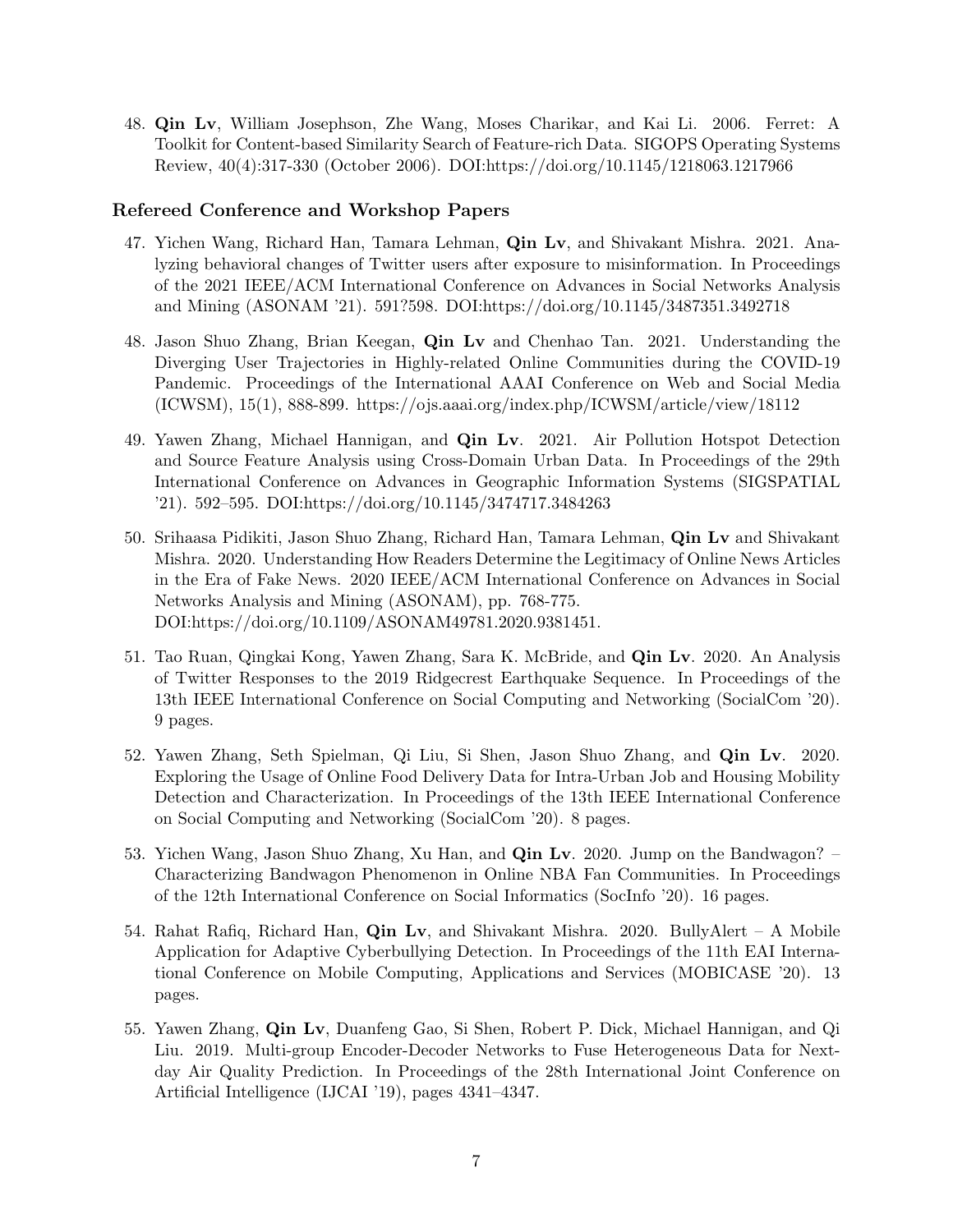- 56. Qingkai Kong, Qin Lv, and Richard M. Allen. 2019. Earthquake Early Warning and Beyond: Systems Challenges in Smartphone-based Seismic Network. In Proceedings of the 20th International Workshop on Mobile Computing Systems and Applications (HotMobile '19), pages 57–62. DOI:https://doi.org/10.1145/3301293.3302377
- 57. Hoang Truong, Shuo Zhang, Ufuk Muncuk, Phuc Nguyen, Nam Bui, Anh Nguyen, Qin Lv, Kaushik Chowdhury, Thang Dinh, and Tam Vu. 2018. CapBand: Battery-free Successive Capacitance Sensing Wristband for Hand Gesture Recognition. In Proceedings of the 16th ACM Conference on Embedded Networked Sensor Systems (SenSys '18), pages 54–67. DOI:https://doi.org/10.1145/3274783.3274854
- 58. Shengjie Li, Xiang Li, Qin Lv, Guiyu Tian, and Daqing Zhang. 2018. WiFit: Ubiquitous Bodyweight Exercise Monitoring with Commodity Wi-Fi Devices. In Proceedings of the 15th IEEE International Conference on Ubiquitous Intelligence Computing (UIC '18), pages 530–537. DOI:http://doi.org/10.1109/SmartWorld.2018.00114
- 59. Yingying Zhao, Dongsheng Li, Qi Liu, Qin Lv, and Li Shang. 2018. Deriving Customer Privacy from Randomly Perturbed Smart Metering Data. In Proceedings of the 2018 IEEE 16th International Conference on Industrial Informatics (INDIN), pages 959–965. DOI:https://doi.org/10.1109/INDIN.2018.8471935
- 60. Dongsheng Li, Yingying Zhao, Yawen Zhang, Qin Lv, and Li Shang. 2018. An Algorithmic Method for Tampering-Proof and Privacy-Preserving Smart Metering. In Proceedings of the 2018 IEEE 16th International Conference on Industrial Informatics (INDIN), pages 459–465. DOI:https://doi.org/10.1109/INDIN.2018.8471959
- 61. Rahat Ibn Rafiq, Homa Hosseinmardi, Richard Han, Qin Lv, and Shivakant Mishra. 2018. Scalable and Timely Detection of Cyberbullying in Online Social Networks. In Proceedings of the 33rd Annual ACM Symposium on Applied Computing (SAC '18), pages 1738–1747. DOI:https://doi.org/10.1145/3167132.3167317
- 62. Dongsheng Li, Chao Chen, Qin Lv, Hansu Gu, Tun Lu, Li Shang, Ning Gu, and Stephen M. Chu. 2018. AdaError: An Adaptive Learning Rate Method for Matrix Approximation-based Collaborative Filtering. In Proceedings of the 2018 Web Conference (WWW '18), 11 pages. DOI:https://doi.org/10.1145/3178876.3186155
- 63. Ludan Tan, Changjian Wang, Qin Lv, Yuxing Peng, Minghao Hu, Xiang Zhao, and Zhen Huang. 2017. SDF-NN: A Deep Neural Network with Semantic Dropping and Fusion for Natural Language Inference. In Proceedings of the 2017 IEEE 29th International Conference on Tools with Artificial Intelligence (ICTAI '17), pages 72–79. DOI:https://doi.org/10.1109/ICTAI.2017.00023
- 64. Qi Liu, Yingying Zhao, Yawen Zhang, Dahai Kang, Qin Lv, and Li Shang. 2017. Hierarchical Context-aware Anomaly Diagnosis in Large-scale PV Systems using SCADA Data. In Proceedings of the 2017 IEEE 15th International Conference on Industrial Informatics (INDIN), pages 1025–1030. DOI:https://doi.org/10.1109/INDIN.2017.8104914
- 65. Qi Liu, Yawen Zhang, Qin Lv, and Li Shang. 2017. Data Quality Screening for Highresolution Satellite Imagery via Spectral Clustering. In Proceedings of the 2017 IEEE International Geoscience and Remote Sensing Symposium (IGARSS), pages 4742–4745. DOI:https://doi.org/10.1109/IGARSS.2017.8128061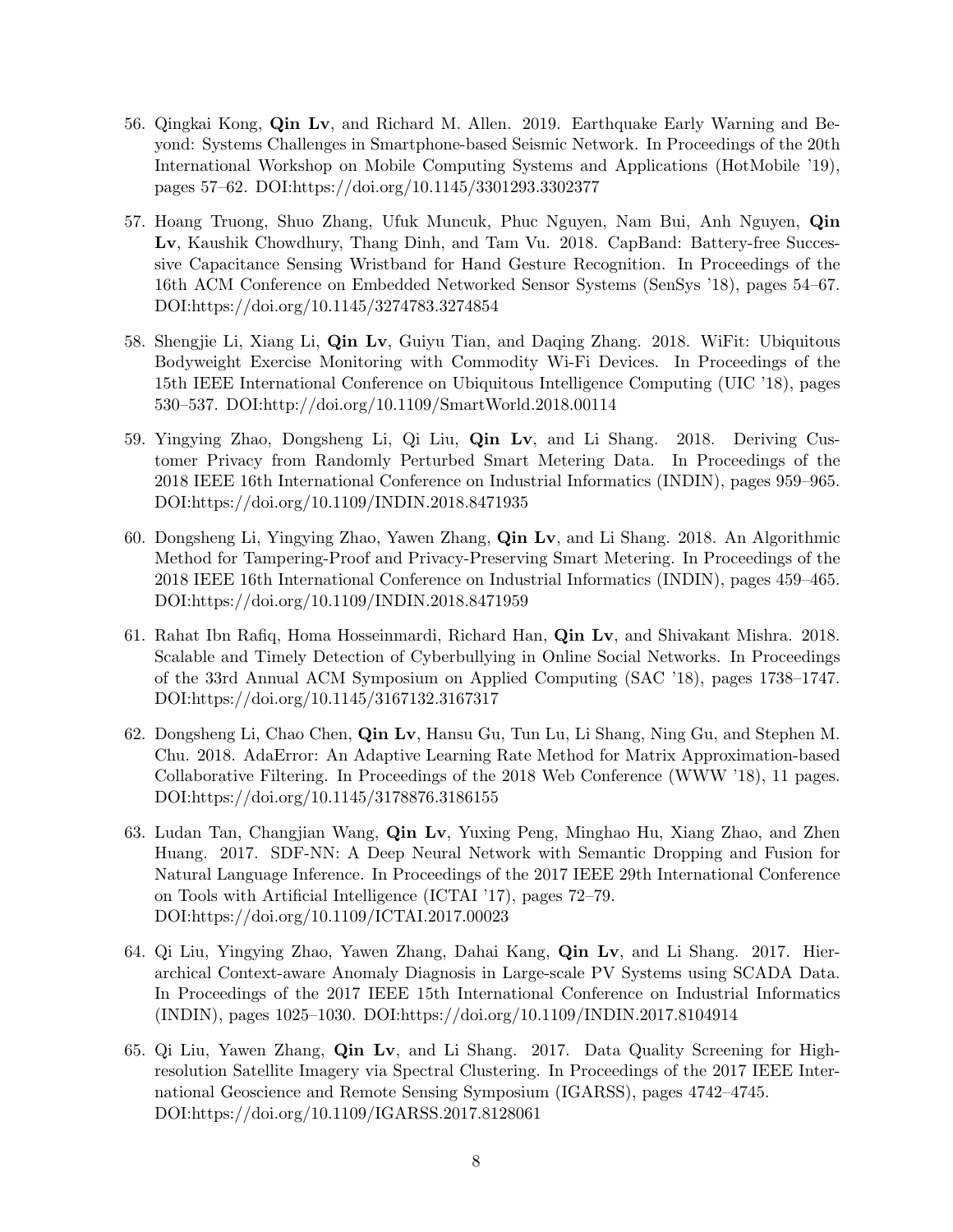- 66. Shuo Zhang and Qin Lv. 2017. Event Organization 101: Understanding Latent Factors of Event Popularity. In Proceedings of the 11th International AAAI Conference on Web and Social Media (ICWSM '17), pages 716–719.
- 67. Dongsheng Li, Chao Chen, Qin Lv, Li Shang, Stephen M. Chu, and Hongyuan Zha. 2017. ERMMA: Expected Risk Minimization for Matrix Approximation-based Recommender Systems. In Proceedings of the 31st AAAI Conference on Artificial Intelligence (AAAI '17). AAAI Press, 1403–1409.
- 68. Chao Chen, Dongsheng Li, Qin Lv, Junchi Yan, Li Shang, and Stephen M. Chu. 2017. GLOMA: Embedding Global Information in Local Matrix Approximation Models for Collaborative Filtering. In Proceedings of the 31st AAAI Conference on Artificial Intelligence (AAAI '17). AAAI Press, 1295–1301.
- 69. Fei Yi, Zhiwen Yu, Qin Lv, and Bin Guo. 2016. Toward Estimating User-social Event Distance: Mobility, Content, and Social Relationship. In Proceedings of the 2016 ACM International Joint Conference on Pervasive and Ubiquitous Computing: Adjunct (UbiComp '16), 233–236. DOI:https://doi.org/10.1145/2968219.2971430
- 70. Homa Hosseinmardi, Rahat Ibn Rafiq, Richard Han, Qin Lv, and Shivakant Mishra. 2016. Prediction of Cyberbullying Incidents in a Media-based Social Network. In Proceedings of the 2016 IEEE/ACM International Conference on Advances in Social Networks Analysis and Mining (ASONAM '16), pages 186–192. DOI:https://doi.org/10.1109/ASONAM.2016.7752233
- 71. Dongsheng Li, Chao Chen, Qin Lv, Junchi Yan, Li Shang, and Stephen M. Chu. 2016. Lowrank Matrix Approximation with Stability. In Proceedings of the 33rd International Conference on International Conference on Machine Learning - Volume 48 (ICML '16). JMLR.org, 295–303.
- 72. Chao Chen, Dongsheng Li, Qin Lv, Junchi Yan, Stephen M. Chu, and Li Shang. 2016. MPMA: Mixture Probabilistic Matrix Approximation for Collaborative Filtering. In Proceedings of the 25th International Joint Conference on Artificial Intelligence (IJCAI '16). AAAI Press, pages 1382–1388.
- 73. Homa Hosseinmardi, Sabrina A. Mattson, Rahat I. Rafiq, Richard Han, Qin Lv, and Shivakant Mishra. 2015. Analyzing Labeled Cyberbullying Incidents on the Instagram Social Network. In Proceedings of the 7th International Conference on Social Informatics (SocInfo '15), pages 49–66. DOI:[https://doi.org/10.1007/978-3-319-27433-1\\_4](https://doi.org/10.1007/978-3-319-27433-1_4)
- 74. Homa Hosseinmardi, Rahat I. Rafiq, Sabrina A. Mattson, Richard Han, Qin Lv, and Shivakant Mishra. 2015. Analyzing Factors Impacting Revining on the Vine Social Network. In Proceedings of the 7th International Conference on Social Informatics (SocInfo '15), pages 17–32. DOI:[https://doi.org/10.1007/978-3-319-27433-1\\_2](https://doi.org/10.1007/978-3-319-27433-1_2)
- 75. Rahat I. Rafiq, Homa Hosseinmardi, Richard Han, Qin Lv, Shivakant Mishra, and Sabrina A. Mattson. 2015. Careful What You Share in Six Seconds: Detecting Cyberbullying Instances in Vine. In Proceedings of the 2015 IEEE/ACM International Conference on Advances in Social Networks Analysis and Mining 2015 (ASONAM '15), pages 617–622. DOI:https://doi.org/10.1145/2808797.2809381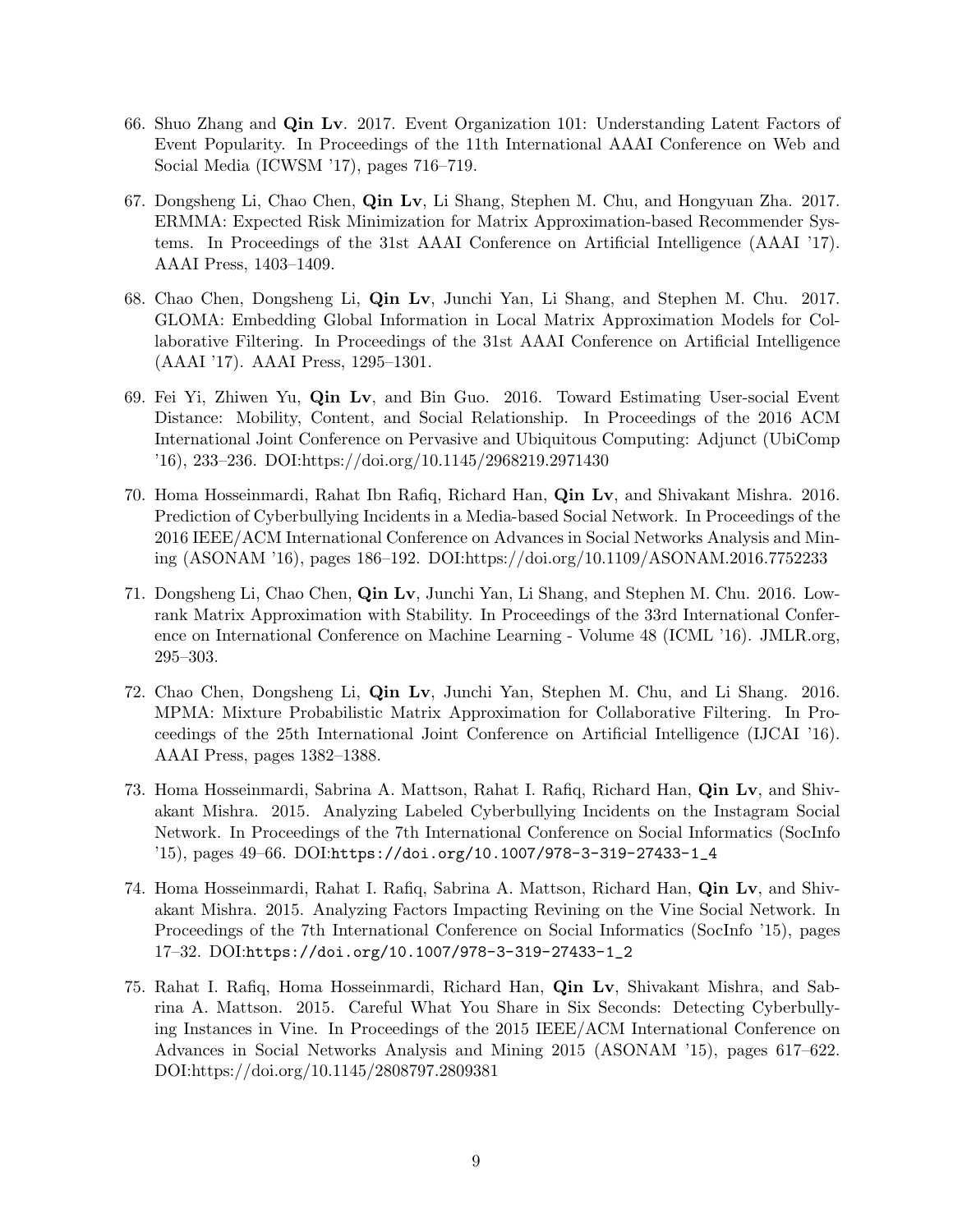- 76. Chao Chen, Dongsheng Li, Yingying Zhao, Qin Lv, and Li Shang. 2015. WEMAREC: Accurate and Scalable Recommendation through Weighted and Ensemble Matrix Approximation. In Proceedings of the 38th International ACM SIGIR Conference on Research and Development in Information Retrieval (SIGIR '15), pages 303–312. DOI:https://doi.org/10.1145/2766462.2767718
- 77. Homa Hosseinmardi, Shaosong Li, Zhili Yang, Qin Lv, Rahat I. Rafiq, Richard Han, and Shivakant Mishra. 2014. A Comparison of Common Users across Instagram and Ask.fm to Better Understand Cyberbullying. In Proceedings of the 7th IEEE International Conference on Social Computing and Networking (SocialCom '14), published as part of the 2014 IEEE Fourth International Conference on Big Data and Cloud Computing (BDCLOUD '14), pages 355–362. DOI:https://doi.org/10.1109/BDCloud.2014.87
- 78. Lei Tian, Rahat Rafiq, Shaosong Li, David Chu, Richard Han, Qin Lv, and Shivakant Mishra. 2014. Multi-modal Fusion for Flasher Detection in a Mobile Video Chat Application. In Proceedings of the 11th International Conference on Mobile and Ubiquitous Systems: Computing, Networking and Services (MOBIQUITOUS '14), pages 267–276. DOI:https://doi.org/10.4108/icst.mobiquitous.2014.257973.
- 79. Homa Hosseinmardi, Amir Ghasemianlangroodi, Richard Han, Qin Lv, and Shivakant Mishra. 2014. Towards Understanding Cyberbullying Behavior in a Semi-anonymous Social Network. In Proceedings of the 2014 IEEE/ACM International Conference on Advances in Social Networks Analysis and Mining (ASONAM '14), pages 244–252. DOI:https://doi.org/10.1109/ASONAM.2014.6921591
- 80. Qin Lv, Pei Cao, Edith Cohen, Kai Li, and Scott Shenker. 2014. Author Retrospective for Search and Replication in Unstructured Peer-to-peer networks. In Proceedings of the ACM International Conference on Supercomputing 25th Anniversary Volume, pages 64–82. DOI:https://doi.org/10.1145/2591635.2591663
- 81. Hansu Gu, Mike Gartrell, Liang Zhang, Qin Lv, and Dirk Grunwald. 2013. AnchorMF: Towards Effective Event Context Identification. In Proceedings of the 22nd ACM International Conference on Information & Knowledge Management (CIKM '13), pages 629–638. DOI:https://doi.org/10.1145/2505515.2505548
- 82. Dongsheng Li, Fenglong Lu, Qin Lv, and Li Shang. 2013. Lifetime Cost Optimized Wind Power Control using Hybrid Energy Storage System. In Proceedings of the 2013 North American Power Symposium (NAPS), pages 1–6. DOI:https://doi.org/10.1109/NAPS.2013.6666901
- 83. Lei Tian, Shaosong Li, Junho Ahn, David Chu, Richard Han, Qin Lv, and Shivakant Mishra. 2013. Understanding User Behavior at Scale in a Mobile Video Chat Application. In Proceedings of the 2013 ACM International Joint Conference on Pervasive and Ubiquitous Computing (UbiComp '13), pages 647–656. DOI:https://doi.org/10.1145/2493432.2493488
- 84. Yifei Jiang, Yun Xiang, Xin Pan, Kun Li, Qin Lv, Robert P. Dick, Li Shang, and Michael Hannigan. 2013. Hallway Based Automatic Indoor Floorplan Construction using Room Fingerprints. In Proceedings of the 2013 ACM International Joint Conference on Pervasive and Ubiquitous Computing (UbiComp '13), pages 315–324. DOI:https://doi.org/10.1145/2493432.2493470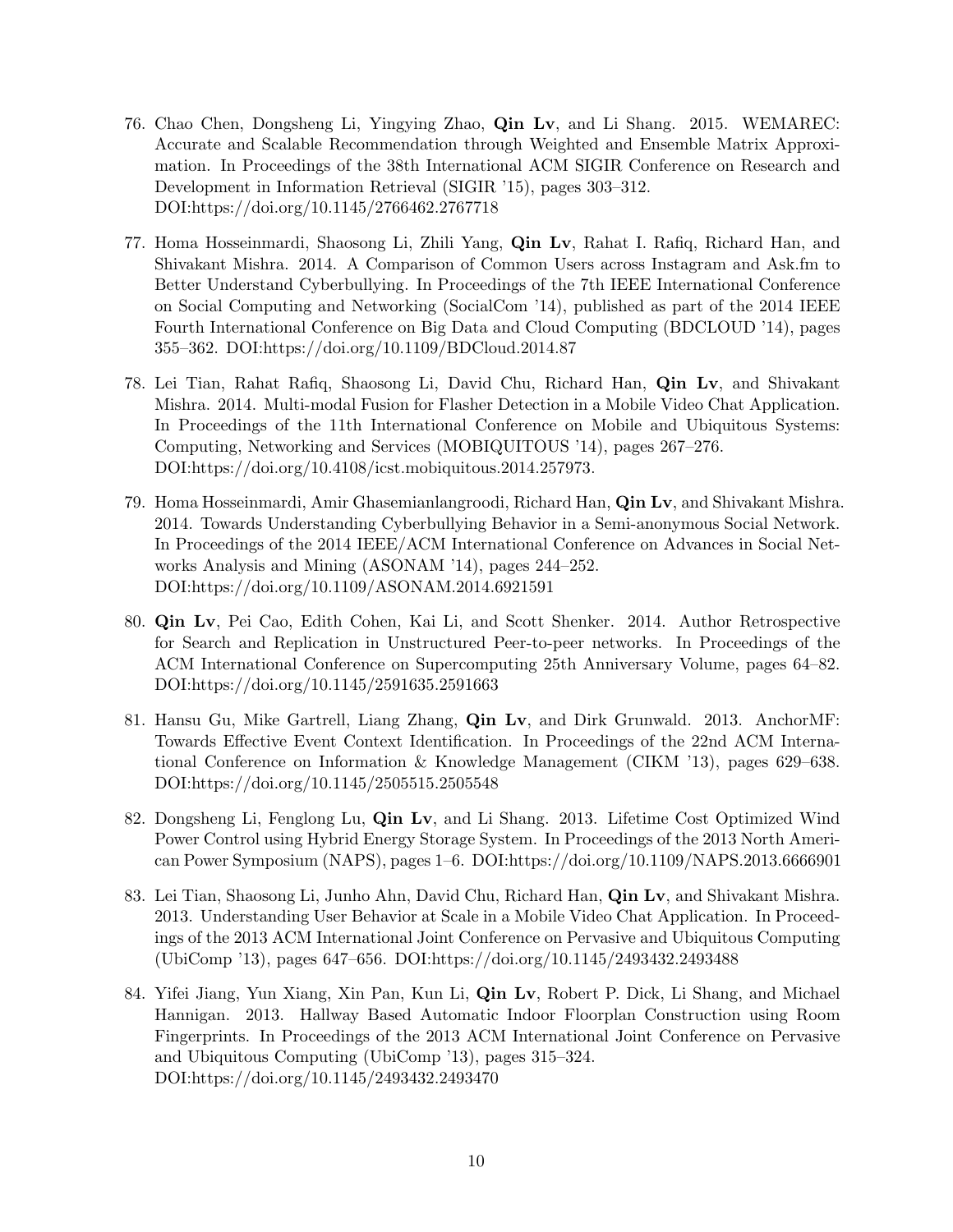- 85. Yun Xiang, Ricardo Piedrahita, Robert P. Dick, Michael Hannigan, Qin Lv, and Li Shang. 2013. A Hybrid Sensor System for Indoor Air Quality Monitoring. In Proceedings of the 2013 IEEE International Conference on Distributed Computing in Sensor Systems (DCOSS), pages 96–104. DOI:https://doi.org/10.1109/DCOSS.2013.48
- 86. Hansu Gu, Haojie Hang, Qin Lv, and Dirk Grunwald. 2012. Fusing Text and Friendships for Location Inference in Online Social Networks. In Proceedings of the 2012 IEEE/WIC/ACM International Conferences on Web Intelligence and Intelligent Agent Technology (WI-IAT '12), pages 158–165. DOI:https://doi.org/10.1109/WI-IAT.2012.243
- 87. Fenglong Lu, Li Shang, Dragan Maksimovic, and Qin Lv. 2012. A Large-scale Study of PHEV Charging. In Proceedings of the 2012 IEEE International Conference on Power System Technology (POWERCON '12), pages 1–6. DOI:https://doi.org/10.1109/PowerCon.2012.6401424
- 88. Yifei Jiang, Xin Pan, Kun Li, Qin Lv, Robert P. Dick, Michael Hannigan, and Li Shang. 2012. ARIEL: Automatic Wi-Fi based Room Fingerprinting for Indoor Localization. In Proceedings of the 2012 ACM Conference on Ubiquitous Computing (UbiComp '12), pages 441–450. DOI:https://doi.org/10.1145/2370216.2370282
- 89. Xinyu Xing, Yu-Li Liang, Sui Huang, Hanqiang Cheng, Richard Han, Qin Lv, Xue Liu, Shivakant Mishra, and Yi Zhu. 2012. Scalable Misbehavior Detection in Online Video Chat Services. In Proceedings of the 18th ACM SIGKDD International Conference on Knowledge Discovery and Data Mining (KDD '12), pages 552–560. DOI:https://doi.org/10.1145/2339530.2339619
- 90. Thomas Georges Cyrille Kooh, Qin Lv, and Shivakant Mishra. 2012. Attribute Based Content Sharing in Mobile Adhoc Networks of Smartphones over WiFi. In Proceedings of the 2012 21st International Conference on Computer Communications and Networks (ICCCN '12), pages 1–9. DOI:https://doi.org/10.1109/ICCCN.2012.6289316
- 91. Kun Li, Man Lu, Fenglong Lu, Qin Lv, Li Shang, and Dragan Maksimovic. 2012. Personalized Driving Behavior Monitoring and Analysis for Emerging Hybrid Vehicles. In Proceedings of the 10th International Conference on Pervasive Computing (Pervasive '12), pages 1–19. DOI:[https://doi.org/10.1007/978-3-642-31205-2\\_1](https://doi.org/10.1007/978-3-642-31205-2_1)
- 92. Yun Xiang, Lan S. Bai, Ricardo Pledrahita, Robert P. Dick, Qin Lv, Michael Hannigan, and Li Shang. 2012. Collaborative Calibration and Sensor Placement for Mobile Sensor Networks. In Proceedings of the 2012 ACM/IEEE 11th International Conference on Information Processing in Sensor Networks (IPSN), pages 73–83. DOI:https://doi.org/10.1109/IPSN.2012.6920952
- 93. Hanqiang Cheng, Yu-Li Liang, Xinyu Xing, Xue Liu, Richard Han, Qin Lv, and Shivakant Mishra. 2012. Efficient Misbehaving User Detection in Online Video Chat Services. In Proceedings of the 5th ACM International Conference on Web Search and Data Mining (WSDM '12), pages 23–32. DOI:https://doi.org/10.1145/2124295.2124301
- 94. Dongsheng Li, **Qin Lv**, Li Shang, and Ning Gu. 2011. YANA: An Efficient Privacy-preserving Recommender System for Online Social Communities. In Proceedings of the 20th ACM International Conference on Information and Knowledge Management (CIKM '11), pages 2269–2272. DOI:https://doi.org/10.1145/2063576.2063943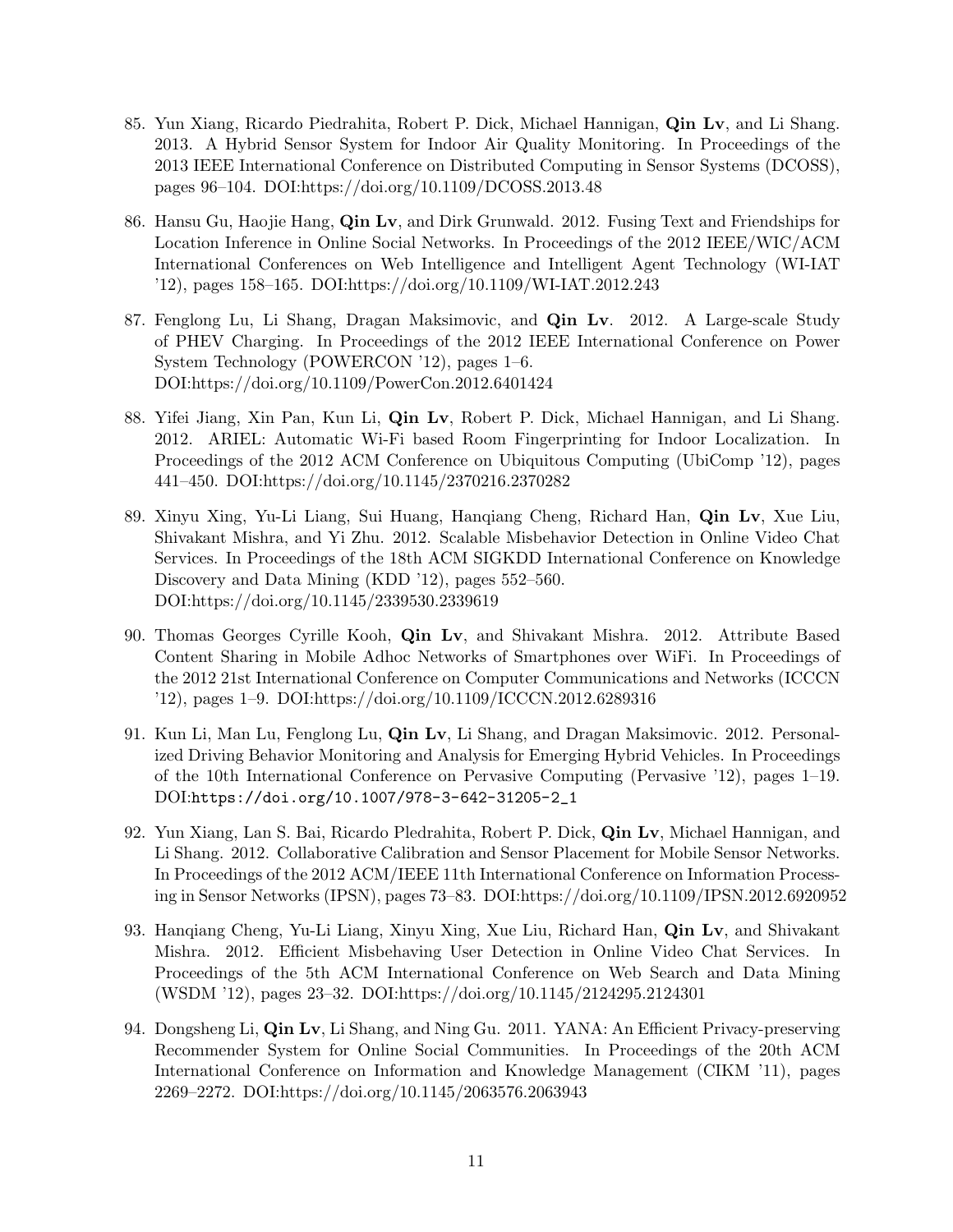- 95. Yifei Jiang, Du Li, Guang Yang, Qin Lv, and Zhigang Liu. 2011. Deliberation for Intuition: A Framework for Energy-efficient Trip Detection on Cellular Phones. In Proceedings of the 13th International Conference on Ubiquitous Computing (UbiComp '11), pages 315–324. DOI:https://doi.org/10.1145/2030112.2030156
- 96. Yifei Jiang, Kun Li, Lei Tian, Ricardo Piedrahita, Xiang Yun, Omkar Mansata, Qin Lv, Robert P. Dick, Michael Hannigan, and Li Shang. 2011. MAQS: A Personalized Mobile Sensing System for Indoor Air Quality Monitoring. In Proceedings of the 13th International Conference on Ubiquitous Computing (UbiComp '11), pages 271–280. DOI:https://doi.org/10.1145/2030112.2030150
- 97. Hansu Gu, Xing Xie, Qin Lv, Yaoping Ruan, and Li Shang. 2011. ETree: Effective and Efficient Event Modeling for Real-Time Online Social Media Networks. In Proceedings of the 2011 IEEE/WIC/ACM International Conferences on Web Intelligence and Intelligent Agent Technology - Volume 01 (WI-IAT '11), pages 300–307. DOI:https://doi.org/10.1109/WI-IAT.2011.126
- 98. Dongsheng Li, Qin Lv, Huanhuan Xia, Li Shang, Tun Lu, and Ning Gu. 2011. Pistis: A Privacy-Preserving Content Recommender System for Online Social Communities. In Proceedings of the 2011 IEEE/WIC/ACM International Conferences on Web Intelligence and Intelligent Agent Technology - Volume 01 (WI-IAT '11), pages 79–86. DOI:https://doi.org/10.1109/WI-IAT.2011.136
- 99. Xinyu Xing, Yu-Li Liang, Hanqiang Cheng, Jianxun Dang, Sui Huang, Richard Han, Xue Liu, Qin Lv, and Shivakant Mishra. 2011. SafeVchat: Detecting Obscene Content and Misbehaving Users in Online Video Chat Services. In Proceedings of the 20th International Conference on World Wide Web (WWW '11), 685–694. DOI:https://doi.org/10.1145/1963405.1963501
- 100. Mike Gartrell, Xinyu Xing, Qin Lv, Aaron Beach, Richard Han, Shivakant Mishra, and Karim Seada. 2010. Enhancing Group Recommendation by Incorporating Social Relationship Interactions. In Proceedings of the 16th ACM International Conference on Supporting Group Work (GROUP '10), pages 97–106. DOI:https://doi.org/10.1145/1880071.1880087
- 101. Jia Wang, Kun Li, Qin Lv, Hai Zhou, and Li Shang. 2010. Hybrid Energy Storage System Integration for Vehicles. In Proceedings of the 16th ACM/IEEE International Symposium on Low Power Electronics and Design (ISLPED '10), pages 369–374. DOI:https://doi.org/10.1145/1840845.1840925
- 102. Kun Li, Jie Wu, Yifei Jiang, Zyad Hassan, Qin Lv, Li Shang, and Dragan Maksimovic. 2010. Large-scale Battery System Modeling and Analysis for Emerging Electric-drive Vehicles. In Proceedings of the 16th ACM/IEEE International Symposium on Low Power Electronics and Design (ISLPED '10), pages 277–282. DOI:https://doi.org/10.1145/1840845.1840903
- 103. Dirk Grunwald, Aaron Beach, Kevin Bauer, Qin Lv, and Douglas Sicker. 2010. The Risks and Regulation of Location. In Proceedings of the 38th Research Conference on Communication, Information and Internet Policy (TPRC '10), pages 1–24.
- 104. Aaron Beach, Mike Gartrell, Xinyu Xing, Richard Han, Qin Lv, Shivakant Mishra, and Karim Seada. 2010. Fusing Mobile, Sensor, and Social Data to Fully Enable Context-aware Computing. In Proceedings of the 11th Workshop on Mobile Computing Systems & Applications (HotMobile '10), pages 60–65. DOI:https://doi.org/10.1145/1734583.1734599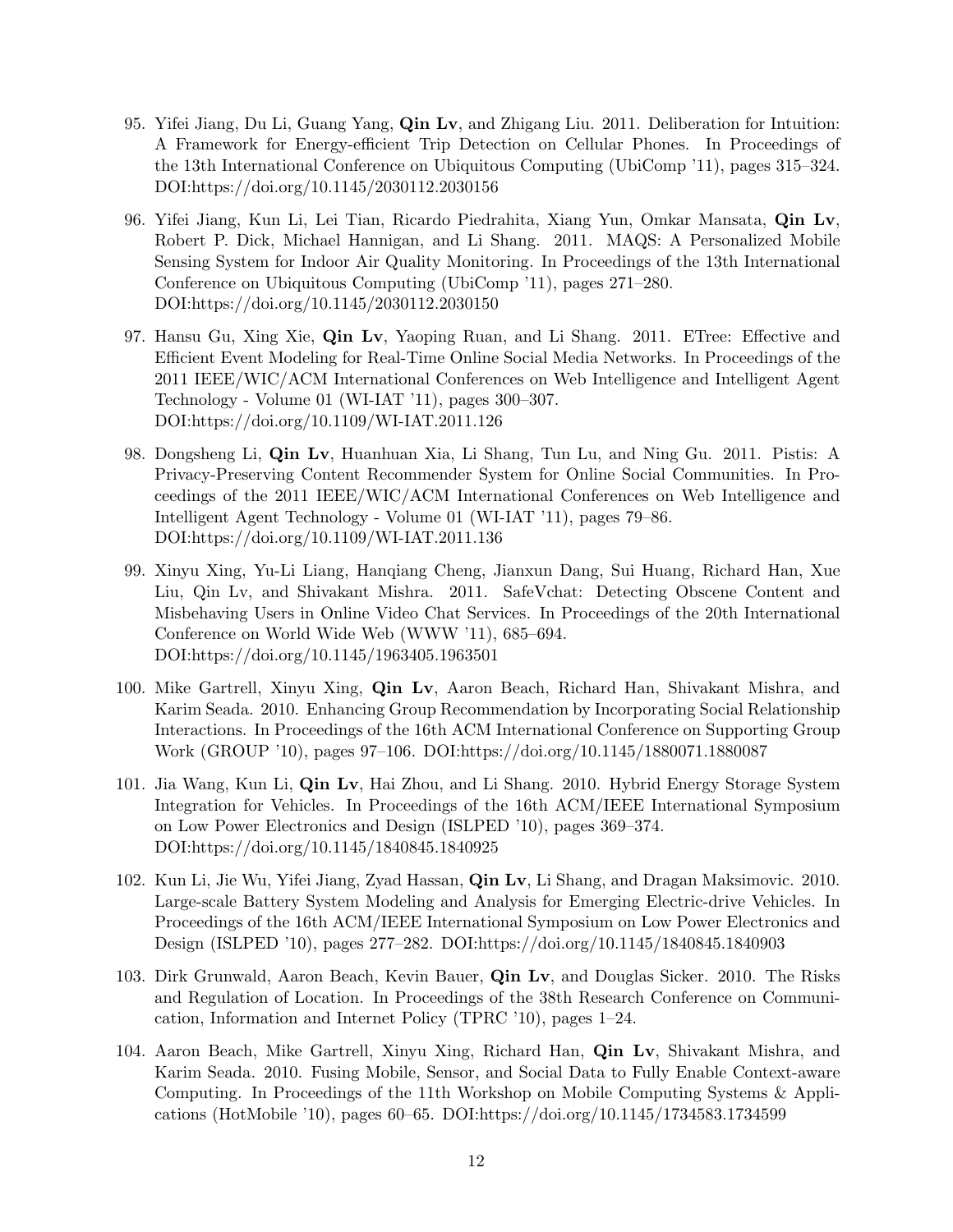- 105. Changyun Zhu, Kun Li, Qin Lv, Li Shang, and Robert P. Dick. 2009. IScope: Personalized Multi-modality Image Search for Mobile Devices. In Proceedings of the 7th International Conference on Mobile Systems, Applications, and Services (MobiSys '09), pages 277–290. DOI:https://doi.org/10.1145/1555816.1555845
- 106. Qin Lv, William Josephson, Zhe Wang, Moses Charikar, and Kai Li. 2007. Multi-probe LSH: Efficient Indexing for High-dimensional Similarity Search. In Proceedings of the 33rd International Conference on Very Large Data Bases (VLDB '07). VLDB Endowment, 950– 961.
- 107. Zhe Wang, William Josephson, Qin Lv, Moses Charikar, and Kai Li. 2007. Filtering Image Spam with Near-duplicate Detection. In Proceedings of the 4th Conference on Email and Anti-Spam (CEAS '07), 10 pages.
- 108. Qin Lv, William Josephson, Zhe Wang, Moses Charikar, and Kai Li. 2006. Efficient Filtering with Sketches in the Ferret Toolkit. In Proceedings of the 8th ACM International Workshop on Multimedia Information Retrieval (MIR '06), pages 279–288. DOI:https://doi.org/10.1145/1178677.1178715
- 109. Qin Lv, Moses Charikar, and Kai Li. 2004. Image Similarity Search with Compact Data Structures. In Proceedings of the 13th ACM International Conference on Information and Knowledge Management (CIKM '04), 208–217. DOI:https://doi.org/10.1145/1031171.1031213
- 110. Qin Lv, Pei Cao, Edith Cohen, Kai Li, and Scott Shenker. 2002. Search and Replication in Unstructured Peer-to-peer Networks. In Proceedings of the 16th International Conference on Supercomputing (ICS '02), pages 84–95. DOI:https://doi.org/10.1145/514191.514206
- 111. Qin Lv, Sylvia Ratnasamy, and Scott Shenker. 2002. Can Heterogeneity Make Gnutella Scalable? In: Druschel P., Kaashoek F., Rowstron A. (eds) Peer-to-Peer Systems. IPTPS 2002. Lecture Notes in Computer Science, vol 2429, pages 94–103. Springer. DOI:[https://doi.org/10.1007/3-540-45748-8\\_9](https://doi.org/10.1007/3-540-45748-8_9)
- 112. Ying Chun, Lv Qin, Li Dongsheng and Shi MeiLin. 2000. QoS Routing in Self-organized Network. In Proceedings of the 2000 International Conference on Communication Technology (ICCT '00), pages 1304–1309 vol.2. DOI:https://doi.org/10.1109/ICCT.2000.890906
- 113. Ying Chun, Lv Qin, Liu Yong and Shi MeiLin. 2000. Routing Protocols Overview and Design Issues for Self-organized Network. In Proceedings of the 2000 International Conference on Communication Technology (ICCT '00), pages 1298–1303 vol.2. DOI:https://doi.org/10.1109/ICCT.2000.890905

# TEACHING

### Courses Taught

- CSCI 4502/5502: Data Mining
	- (was CSCI 4830/7000) Spring 2009–2013, Spring 2015–2016, Fall 2017–2021
- CSCI 6502: Big Data Analytics: Systems, Algorithms, and Applications
	- (was CSCI 7000) Fall 2008–2010, Spring 2015–2016, Spring 2018–2022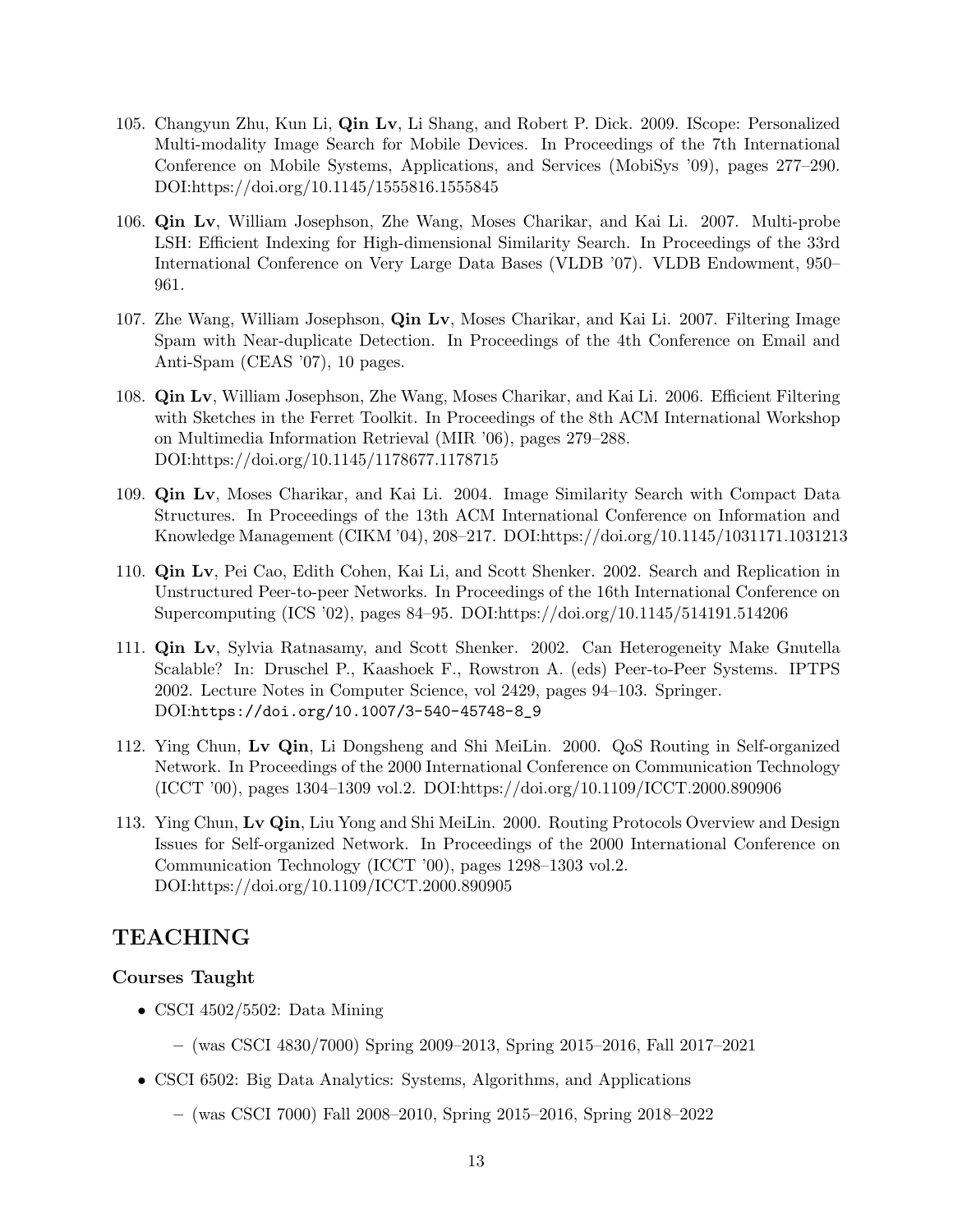- CSCI 5000: Introduction to the Computer Science Research-based MS Program
	- Fall 2020, Fall 2021
- CSCI 6000: Introduction to the Computer Science PhD Program
	- Fall 2018, Fall 2019
- CSCI 3104: Algorithms
	- Fall 2011, Fall 2012, Fall 2014, Fall 2015
- CSE594: Distributed Systems
	- Spring 2008, taught at Stony Brook University
- CSE692: Systems Design for Massive Data
	- Fall 2007, taught at Stony Brook University

# PROFESSIONAL SERVICE

### Editorial Board

• Associate Editor. ACM IMWUT (Proceedings of the ACM on Interactive, Mobile, Wearable and Ubiquitous Technologies). 2016–2021.

### Technical Program Committee

- MobiSys: ACM International Conference on Mobile Systems, Applications, and Services (2016, 2017, 2019, 2020, 2021, 2022) (External Review Committee: 2015, 2018)
- SenSys: ACM Conference on Embedded Networked Sensor Systems (2018, 2020). External Technical Program Committee (2019)
- HotMobile: ACM International Workshop on Mobile Computing Systems and Applications (2015, 2017, 2021).
- UbiComp: ACM International Joint Conference on Pervasive and Ubiquitous Computing (2012, 2013, 2014, 2016)
- PerCom: IEEE International Conference on Pervasive Computing and Communication (2013, 2015, 2016, 2017, 2018, 2019, 2020, 2021)
- IPSN: ACM/IEEE International Conference on Information Processing in Sensor Networks (2021)
- IoTDI: The 6th ACM/IEEE Conference on Internet of Things Design and Implementation (2021)
- TheWebConf (formerly WWW): International World Wide Web Conference (2014, 2021)
- WSDM: ACM International Conference on Web Search and Data Mining (2017, 2021)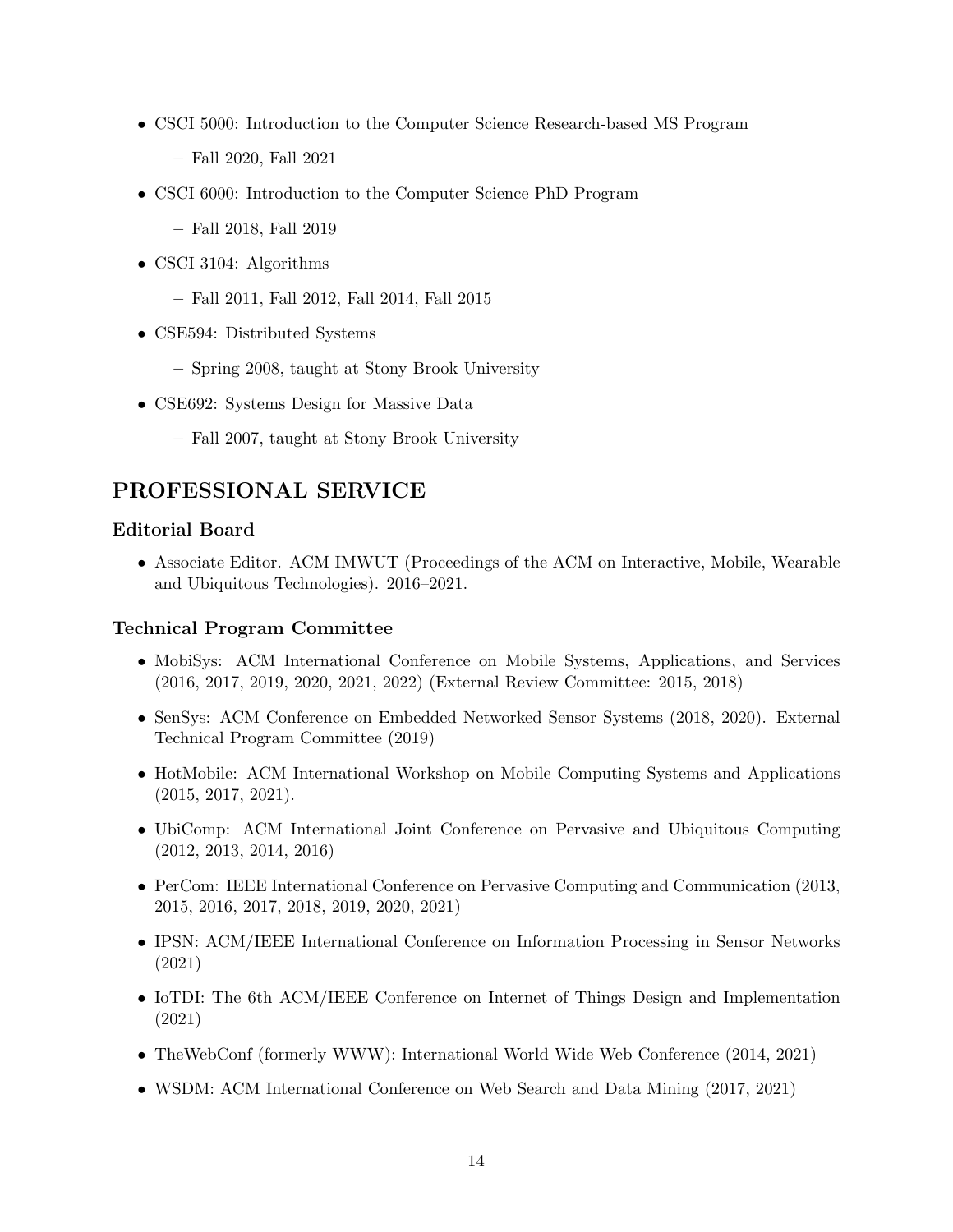- SIGIR: Annual ACM SIGIR Conference on Research and Development in Information Retrieval (2018, 2019, 2020)
- SECON: IEEE International Conference on Sensing, Communication, and Networking (2017, 2020)
- ICDCS: IEEE International Conference on Distributed Computing Systems (2019)
- Mobiquitous: EAI International Conference on Mobile and Ubiquitous Systems: Computing, Networking and Services (2014, 2016, 2017)
- WI: IEEE/WIC/ACM International Conference on Web Intelligence (2012, 2015)
- MobiCASE: EAI International Conference on Mobile Computing, Applications and Services (2014)
- SIGMETRICS: ACM SIGMETRICS International Conference on Measurement and Modeling of Computer Systems (2011, 2012, 2013)
- PhoneCom: IEEE ICDCS International Workshop on Sensing, Networking, and Computing with Smartphones (2012)
- IWQoS: IEEE/ACM International Workshop on Quality of Service (2011)
- WOCC–Multimedia Symposium: IEEE Annual Wireless and Optical Communications Conference (2011)
- MCS: International Workshop on Mobile Cloud Computing & Services: Social Networks and Beyond (2010)

### Organizing Committee

- PerCom 2022: Technical Program Committee Vice Chair
- UbiComp 2021: General Co-Chair
- MobiSys 2021: Virtual Arrangements Co-Chair
- HotMobile Steering Committee (2020 present)
- PerCom 2021: PhD Forum Co-Chair
- UbiComp 2020: Workshop Co-Chair
- MobiSys 2020: Best Paper Selection Committee Co-Chair, Workshop Chair
- CONVERGE COVID-19 Working Groups for Public Health and Social Sciences Research
	- Working Group: Extreme Weather Events and Geohazards in a Time of COVID-19
	- Steering Committee (2020)
- CyberSafety: International Workshop on Computational Methods for CyberSafety
	- Workshop Co-Chair (2016, 2019), TPC Co-Chair (2017)
	- Steering Committee (2018, 2020)